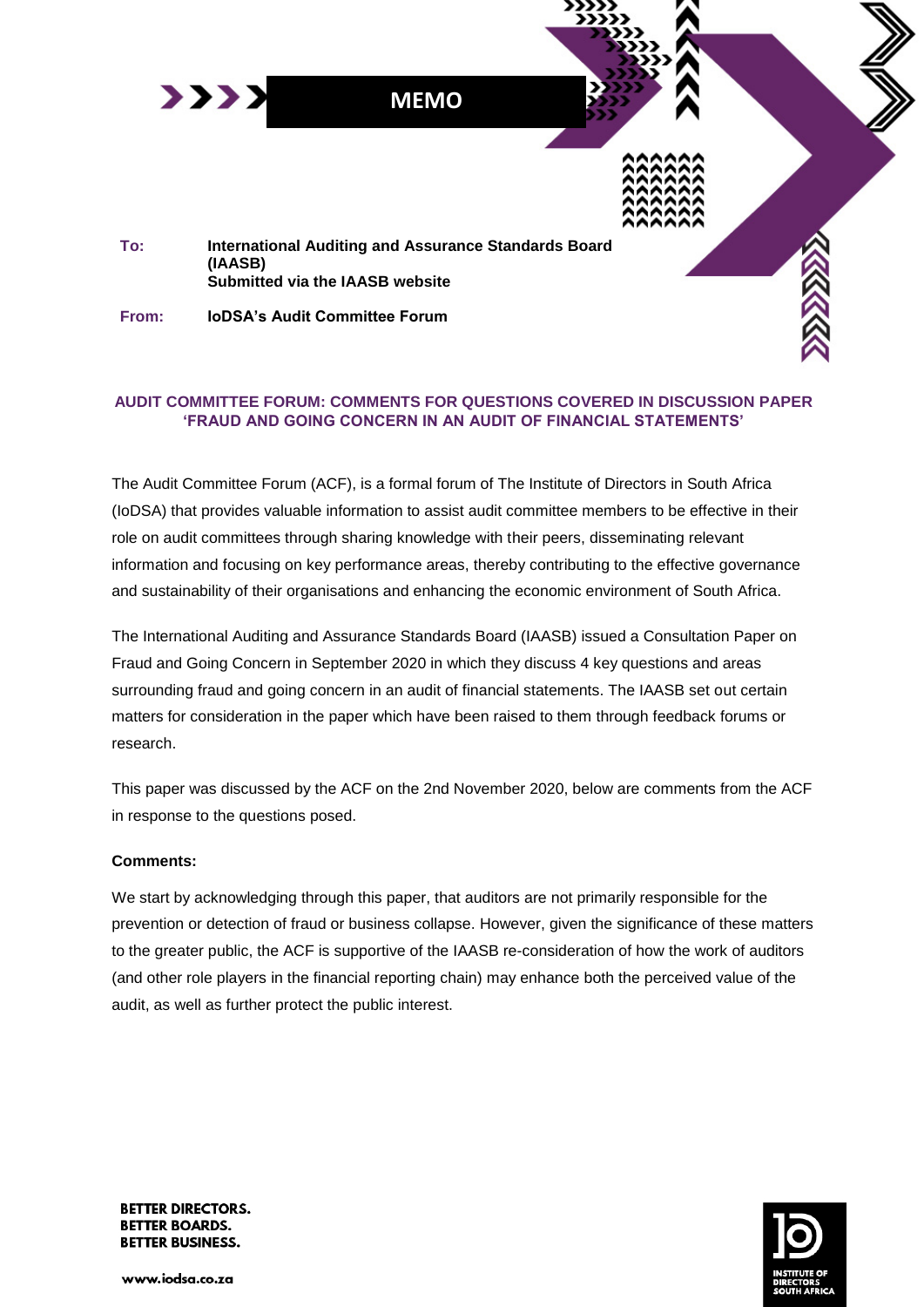#### **1. Matters surrounding the expectation gap**

## *a) What do you think is the main cause of the expectation gap relating to fraud and going concern in an audit of financial statements?*

The ACF Forum believes that the expectation gap arises directly from the combination of two specific gaps – the knowledge gap and the delivery gap.

The knowledge gap arises when the level of assurance with regards to the work performed by the auditor is assumed to be at a level higher than actually expected of the auditor under the current auditing standards.

The delivery gap arises when the work delivered by the audit team does not adequately meet even the current auditing standards relating to fraud and going concern. The delivery gap is a matter that both audit committees and audit regulators can pay increased attention to, in measuring whether auditors are compliant with current (and future) auditing standards on fraud and going concern.

### *b) In your view, what could be done, by the IAASB and / or others (please specify), to narrow the expectation gap related to fraud and going concern in an audit of financial statements?*

The IAASB should firstly reconsider whether the scope of work currently done by auditors could and should be increased to provide greater insight into and/or assurance over the fraud and going concern elements of an audit.

Specifically, with regards to going concern, users of financial reports are looking for greater information around the resilience of the business – and this is a specific area that the IAASB could focus upon – with increased requirements for management reporting in this area, and increased requirements for the auditor's evaluation of this broader resilience information. Users of the financial statements are less interested in historic data but rather the future outlook of a company. Furthermore, the information currently embedded in the financial statements that might give clues as to the impact of the future on management's expectations are also not always entirely understood by the users. Additional disclosures should be encouraged where resilience is of concern.

As relates to fraud, the IAASB should consider the feasibility of increasing the disclosure of what auditors currently do around fraud. If the users of the financials have a better understanding of the nature and extent of work performed by the audit team, they will be in a better position to derive an independent informed conclusion and narrow the expectation gap. Simultaneously the IAASB should consider the possibility of auditors extending the amount of work done over the management's controls and reporting over fraud. Working with other regulatory bodies – the IAASB

**BETTER DIRECTORS. BETTER BOARDS. BETTER BUSINESS.** 

www.iodsa.co.za

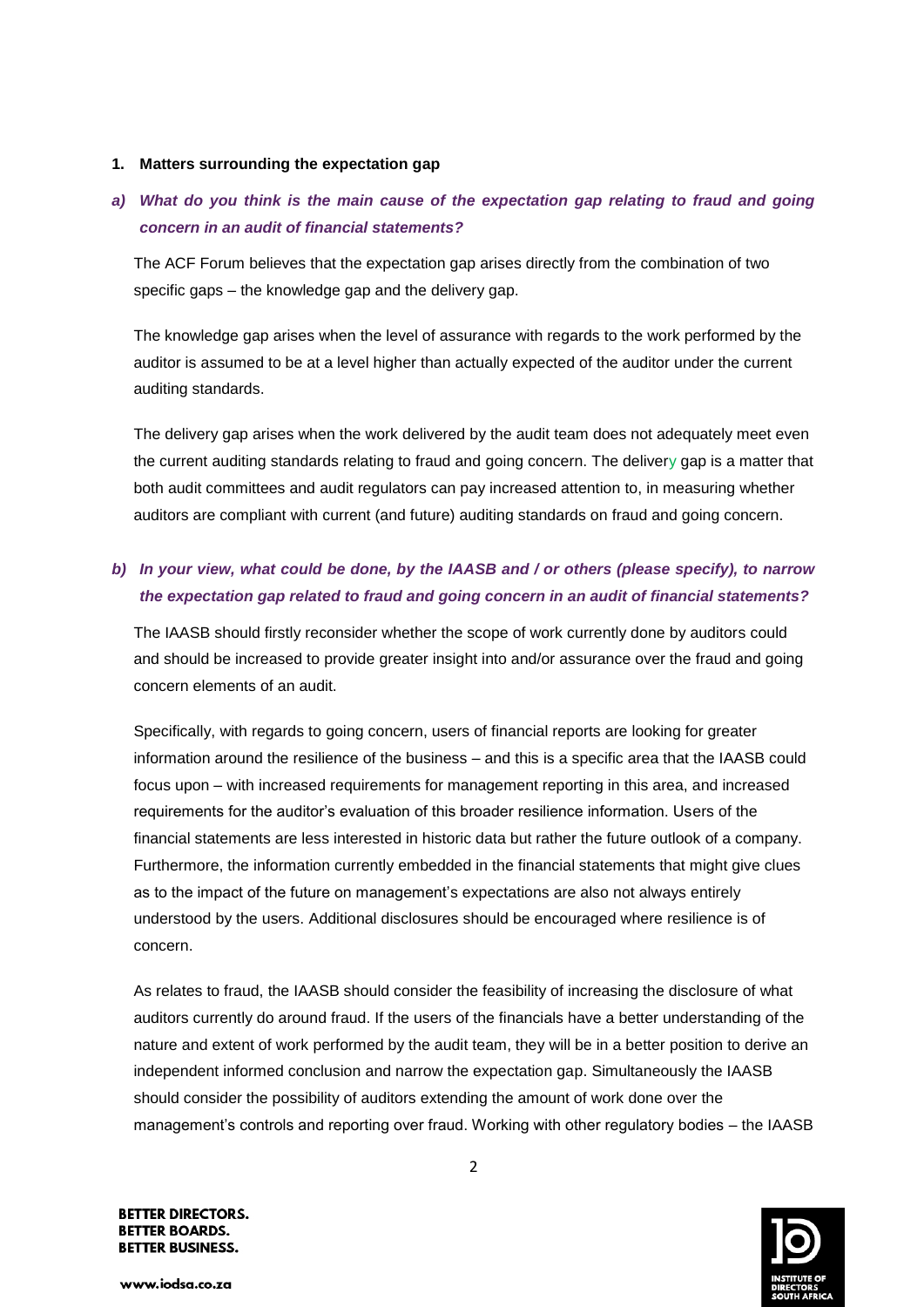should encourage greater reporting on the controls management has over fraud, and possibly considering extending the auditors brief to a review or assurance over these controls.

**2. This paper sets out the auditor's current requirements in relation to fraud in an audit of financial statements, and some of the issues and challenges that have been raised with respect to this. In your view:**

### *a) Should the auditor have enhanced or more requirements with regard to fraud in an audit of financial statements? If yes, in what areas?*

As audit committee members we are aware that the main responsibility for the prevention and detection of fraud primarily rests with management. However, this does not preclude the need for enhanced requirements regarding fraud from management and the auditor's perspective. We have set out above our views on both increased disclosure of the audit procedures undertaken by the auditor in relation to fraud, as well as the possibility of the auditor reporting on management's controls over fraud as part of their auditor engagement.

In addition, the nature, complexity and industry of the company should have a direct correlation to the level of expertise and specialisation of the allocated audit team. The IAASB should consider greater disclosure around the key audit team experience in the sector, and should also consider the inclusion, where appropriate and feasible, of forensic expertise on the audit team should there be a heightened concern.

The IAASB should also consider whether the auditor's mandatory training curriculum contains sufficient material on fraud, with regular updates around how these are perpetrated, to ensure that auditors are aware and vigilant. Any increased requirements in this regard could be considered for incorporation into the work being done with the IAASB on the quality management standards of ISQM1.

### *b) Is there a need for enhanced procedures only for certain entities or in specific circumstances?*

Yes, the need for enhanced procedures for certain entities or in specific circumstances is evident.

### **If yes:**

### **(i) For what type of entities or in what circumstances?**

The risk of the entity needs to be addressed, both the audit and business risks. higher-risk entities together with listed and regulated entities (public interest entities) should include a level of enhanced minimum procedures.

### **(ii) What enhancements are needed?**

As described in the sections above.

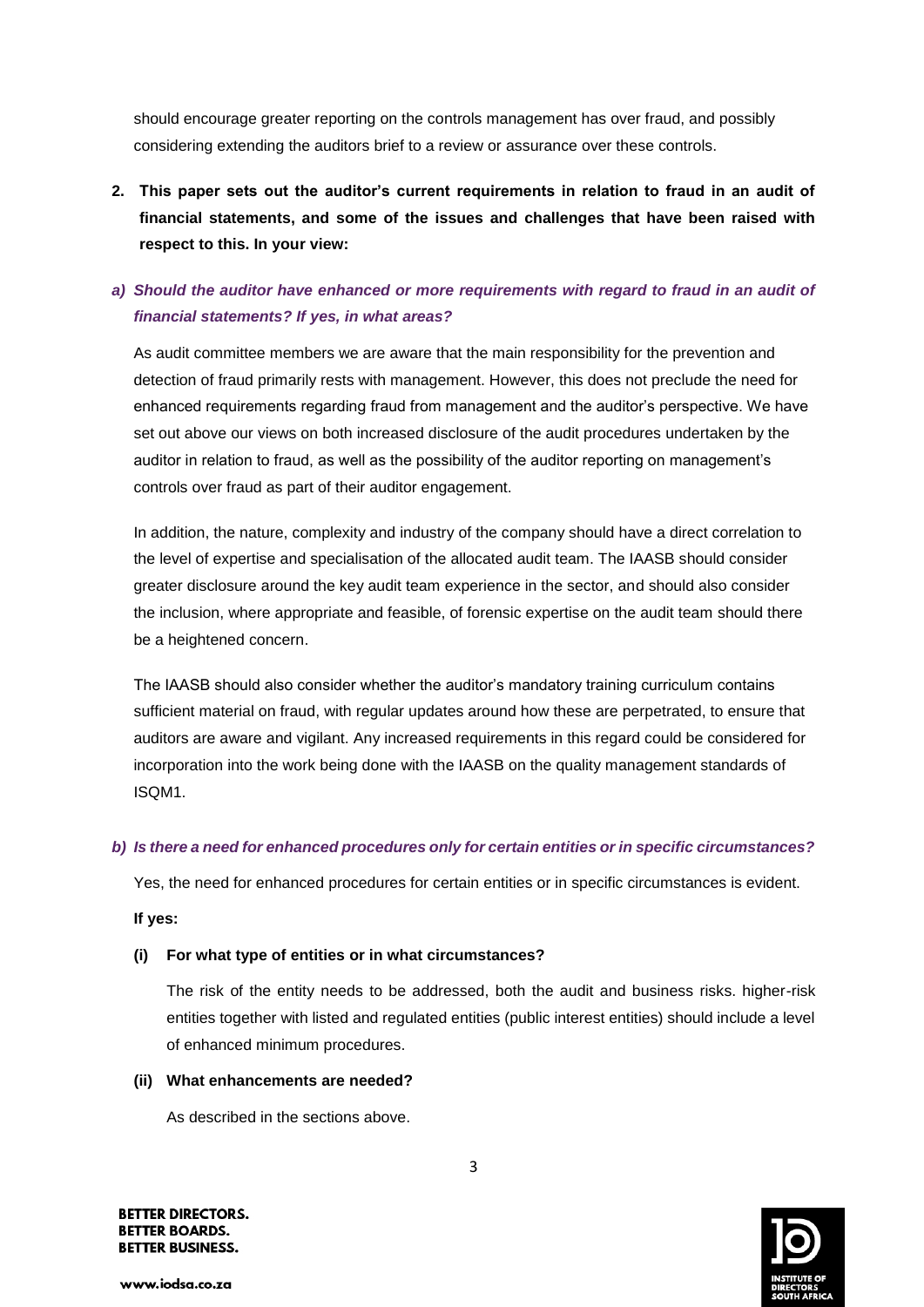### **(iii) Should these changes be made within the ISAs or outside the scope of an audit (e.g., a different engagement)? Please explain your answer.**

We believe those elements relevant to the work and scope of an audit should be included within the scope of the auditing standards to ensure consistency of application of the standard among audit firms and companies in different industries. However, the IAASB should work with other bodies and regulators, to consider the requirements for enhanced reporting required by management on fraud (Reporting standards setters) and the enhanced fraud prevention and detection controls that should be in place for public interest entities (regulators).

### *c) Would requiring a "suspicious mindset" contribute to enhanced fraud identification when planning and performing the audit? Why or why not?*

Yes, the change of base case from a "sceptical mindset" to a "suspicious mind-set" would be one way to enhance the evaluation of management's controls over fraud prevention and detection. The introduction of a different set of terminology from that used in the past (i.e. sceptical v suspicious) ensures that auditors' attention is drawn to this matter. There are however downsides to the constructive working relationships needed for an effective audit, and should a "suspicious mindset" not be handled correctly this could actually impede the effectiveness of the audit. This is an area that the auditing standards should provide clear guidance on.

The issuing of enhanced standards may ensure consistency in this regard and strengthen supervision and review requirements relating to auditor's response to the risk of fraud.

## **(i) Should the IAASB enhance the auditor's considerations around fraud to include a "suspicious mindset"? If yes, for all audits or only in some circumstances?**

Yes, the risk grading of the audit should drive the level of application and the extent of any additional required audit work. The IAASB could assist in providing a matrix framework for the factors to consider in determining the inherent risk of fraud in an entity on the one hand, as well as the public interest impact of the fraud on the other. This could drive consistency in audit treatment of the level and nature of work done in this area by auditors, including the level of specialist forensic involvement on the audit.

*d) Do you believe more transparency is needed about the auditor's work in relation to fraud in an audit of financial statements? If yes, what additional information is needed and how should this information be communicated (e.g., in communications with those charged with governance, in the auditor's report, etc.)?* 

Yes, as mentioned above, the recent audit failures have left the users of financials with many open questions which result in undue expectations. By increasing the level of transparency, the level of

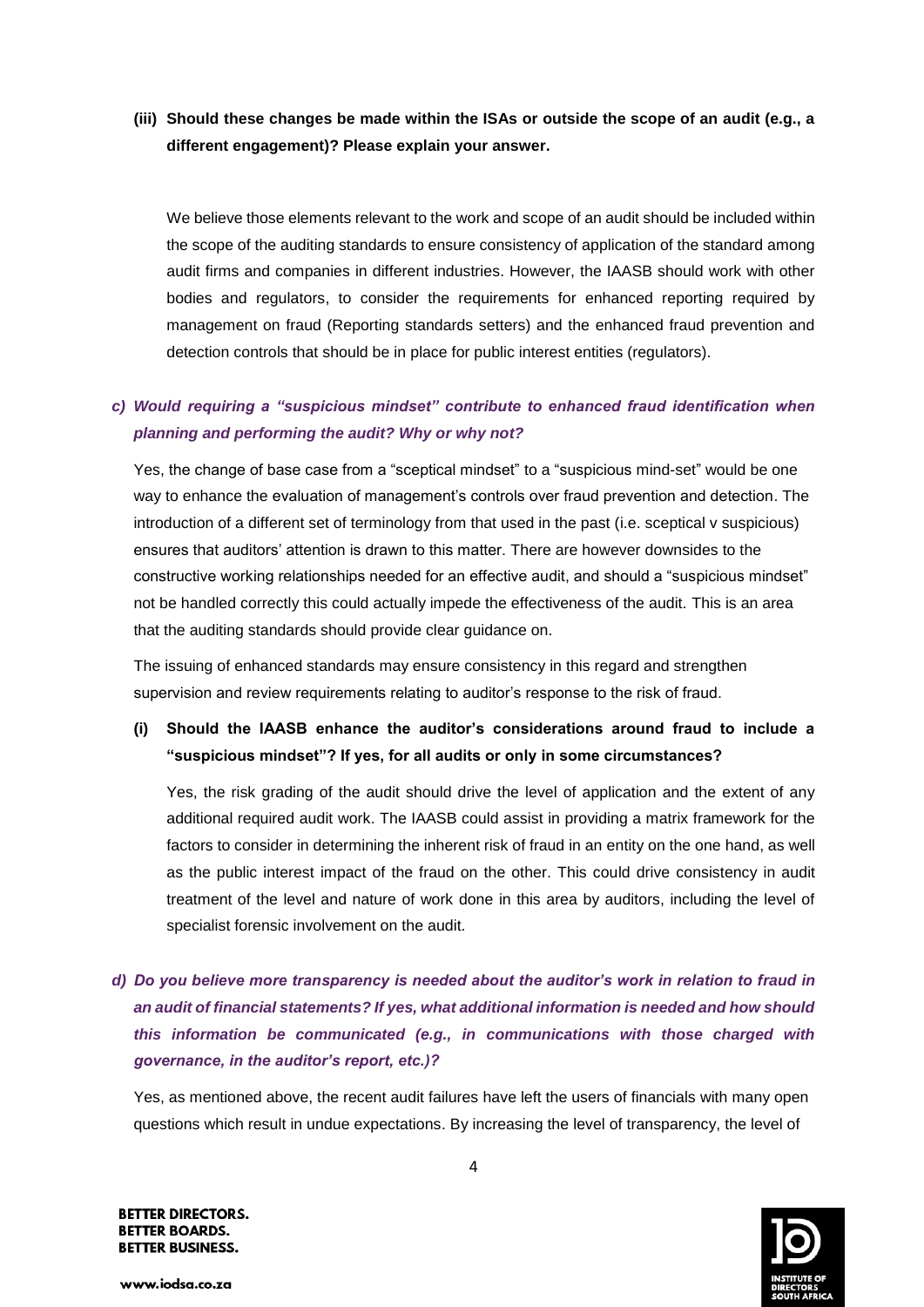disclosure is enhanced. Disclosure is key. If there is proper disclosure, the user will be able to digest the information, in alignment with their own models and make independent assessments.

This supposes greater disclosure by management in the first instance of greater information around their controls over fraud. Thereafter, the auditor's report can be enhanced to include specific inclusion of the nature of the procedures performed by the auditor over both fraud and going concern (or the greater resilience of the business). A consideration around the link between fraud and the key audit matters reported should be also included.

As the IAASB considers the overall quality standards for audit firms under ISQM1, the IAASB can also consider audit firm's transparency reporting in relation to their training and processes required to comply with the enhanced auditing standards over fraud.

**3. This paper sets out the auditor's current requirements in relation to going concern in an audit of financial statements, and some of the issues and challenges that have been raised with respect to this. In your view:**

## *a) Should the auditor have enhanced or more requirements with regard to going concern in an audit of financial statements? If yes, in what areas?*

Yes, the ACF believes that there should be enhanced procedures and information on going concern in an audit of financial statements. The public at large has an expectation of both management and the auditors to provide more transparent information regarding the resilience of the business and the greater disclosure of the procedures auditors have adopted over resilience.

Areas of risk and judgement are a specific focus area for both fraud and going concern and need to be adequately assessed and robustly challenged – and the enhanced disclosure of how both management and the auditors have satisfied themselves on these matters would increase both focus and transparency

Guidance on audit considerations and procedures pertaining to whether entities should be required to assess their ability to continue operating as a going concern for longer than 12 months and whether auditors should consider the longer timeframe in their assessment should be compiled. We are of the view that the going concern assessment timeframe should be extended beyond 12 months, for a period that would adequately incorporate solvency risk associated with the entity. Users would also benefit from disclosures explaining the solvency risk period that was assessed. Due to uncertainty around extended time periods, as a minimum, key risks to long term sustainability should be disclosed.

### *b) Is there a need for enhanced procedures only for certain entities or in specific circumstances?*

Yes, the need for enhanced procedures for certain entities or in specific circumstances is evident.

**If yes:**

**BETTER DIRECTORS. BETTER BOARDS. BETTER BUSINESS.** 

www.iodsa.co.za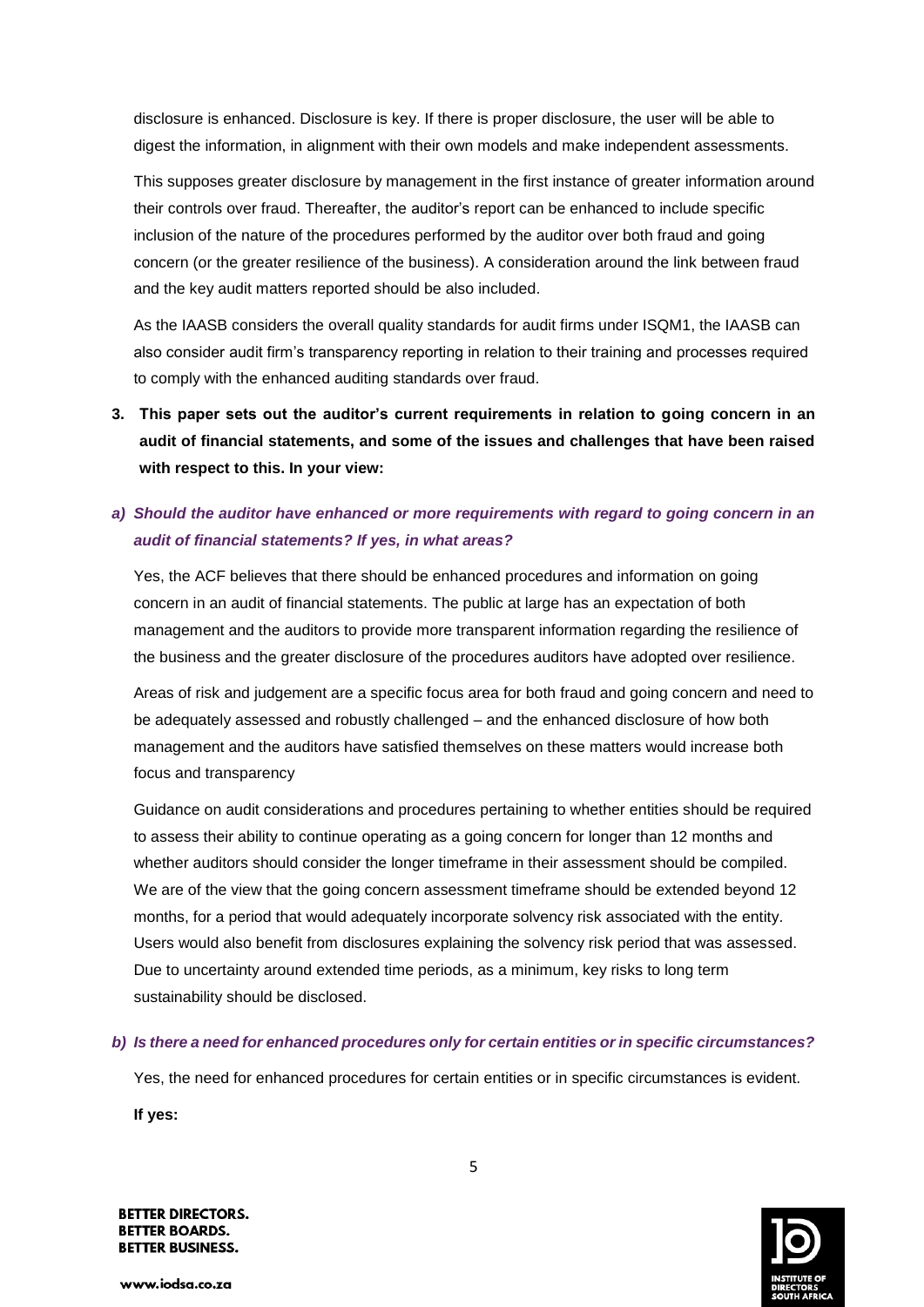### **(i) For what type of entities or in what circumstances?**

The risk of the entity needs to be addressed, both the audit and business risks. Higher-risk entities together with listed and regulated entities (public interest entities) should include a level of enhanced minimum procedures.

#### **(ii) What enhancements are needed?**

Our recommendations in this regard are set out above.

### **(iii) Should these changes be made within the ISAs or outside the scope of an audit (e.g., a different engagement)? Please explain your answer.**

These changes will result in additional required procedures and have a direct effect on the cost of the audit. For this reason, paired with the need to ensure consistency between audits, we believe it should be within the scope of the audit.

### *c) Do you believe more transparency is needed?*

**(i) About the auditor's work in relation to going concern in an audit of financial statements? If yes, what additional information is needed and how should this information be communicated (e.g., in communications with those charged with governance, in the auditor's report, etc.)?** 

Yes, we do believe that more transparency is needed about the auditor's work in relation to going concern in an audit of financial statements. In the first instance, management should be required to provide greater information regarding the resilience of the business. Thereafter, both the audit procedures performed, and related findings should be disclosed in a paragraph within the audit report to enhance levels of transparency. The level of assurance provided by the auditor (in line with any revised auditing standards) should be made clear in the audit report for enhanced transparency.

**(ii) About going concern, outside of the auditor's work relating to going concern? If yes, what further information should be provided, where should this information be provided, and what action is required to put this into effect?** 

It is clear that stakeholders in businesses require greater disclosure around the resilience of the business. Whether this is provided as part of the ESG reporting or as part of the financial reporting of the business can be deliberated.